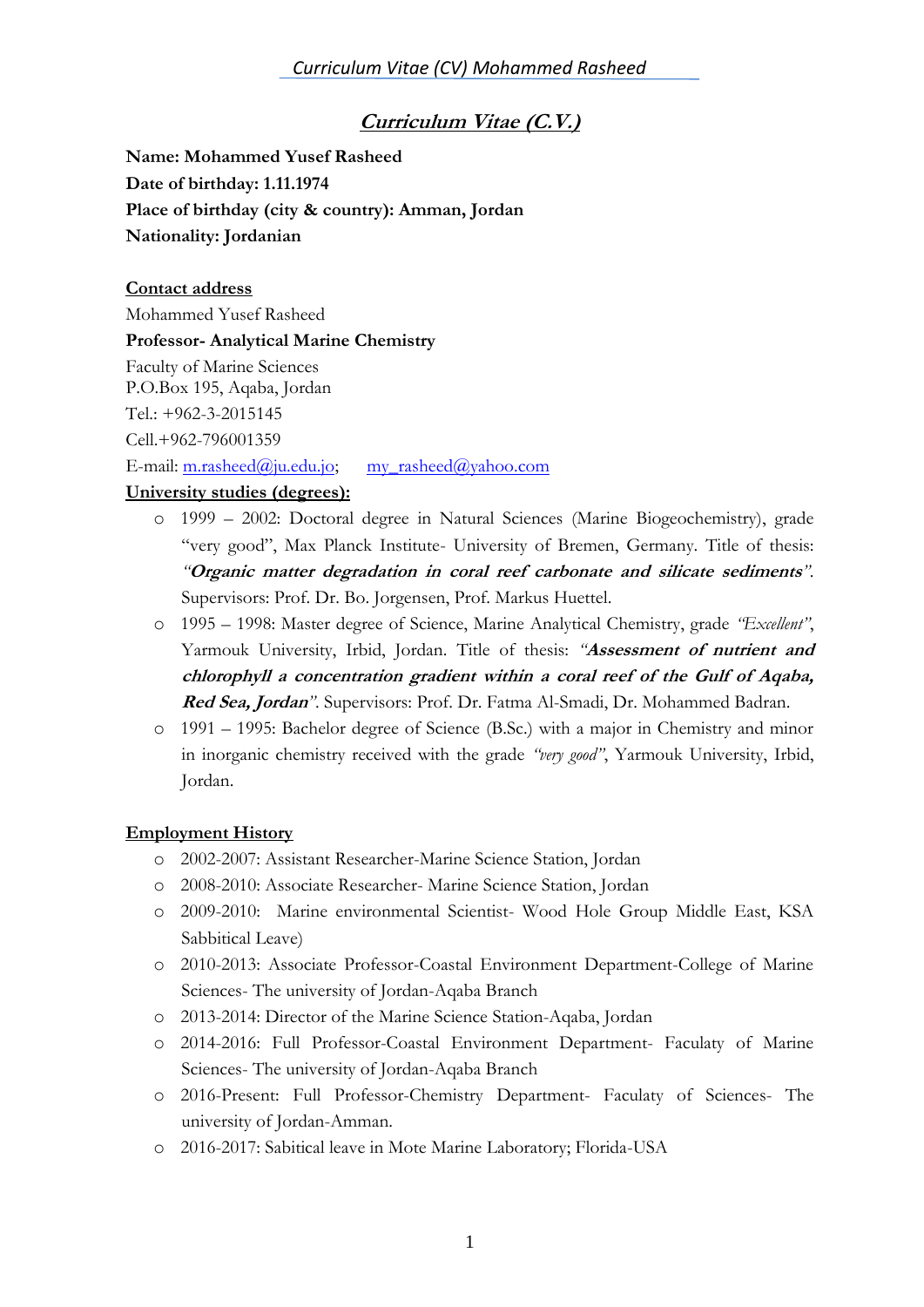## **Membership and Scholarships**

- o 2016-2017: Fulbright Scholarship- Mote Marine Laboratory; Florida-USA
- o 2007: Scholarships from DAAD for 3 month to conduct research at the Institut für Pharmazeutische Biologie und Biotechnologie-Duesseldorf-Germany.
- o 2005: Scholarships from DAAD for 3 month to conduct research at the Max Planck Institute, Bremen-Germany.
- o Member of the Jordan Environment Society (JES).
- o Scholarship (1997-1998) from the Red sea Programme (RSP I) on Marine Sciences funded by the German Federal Ministry for education, Science and Technology (BMBF) through grant 03F0151A.
- o Scholarship (1999-2000) from the Red sea Programme (RSP II) on Marine Sciences funded by the German Federal Ministry for education, Science and Technology (BMBF).
- o Scholarship (2000-2002) from the DAAD, Germany.
- o Scholarship (2005) from The DAAD, Germany

## **Research interest**

Main interest is environmental marine Chemistry and analytical chemistry. Current research interests are in the fields:

- o Environmental marine chemistry
- o Pollution aspects of water.
- o EIA studies.
- o Marine Environmental Consultation
- o Nutrient dynamics in coastal and offshore regions.
- o Chemical Oceanography.
- o Coral reef ecology, health and growth.
- o Method of water analysis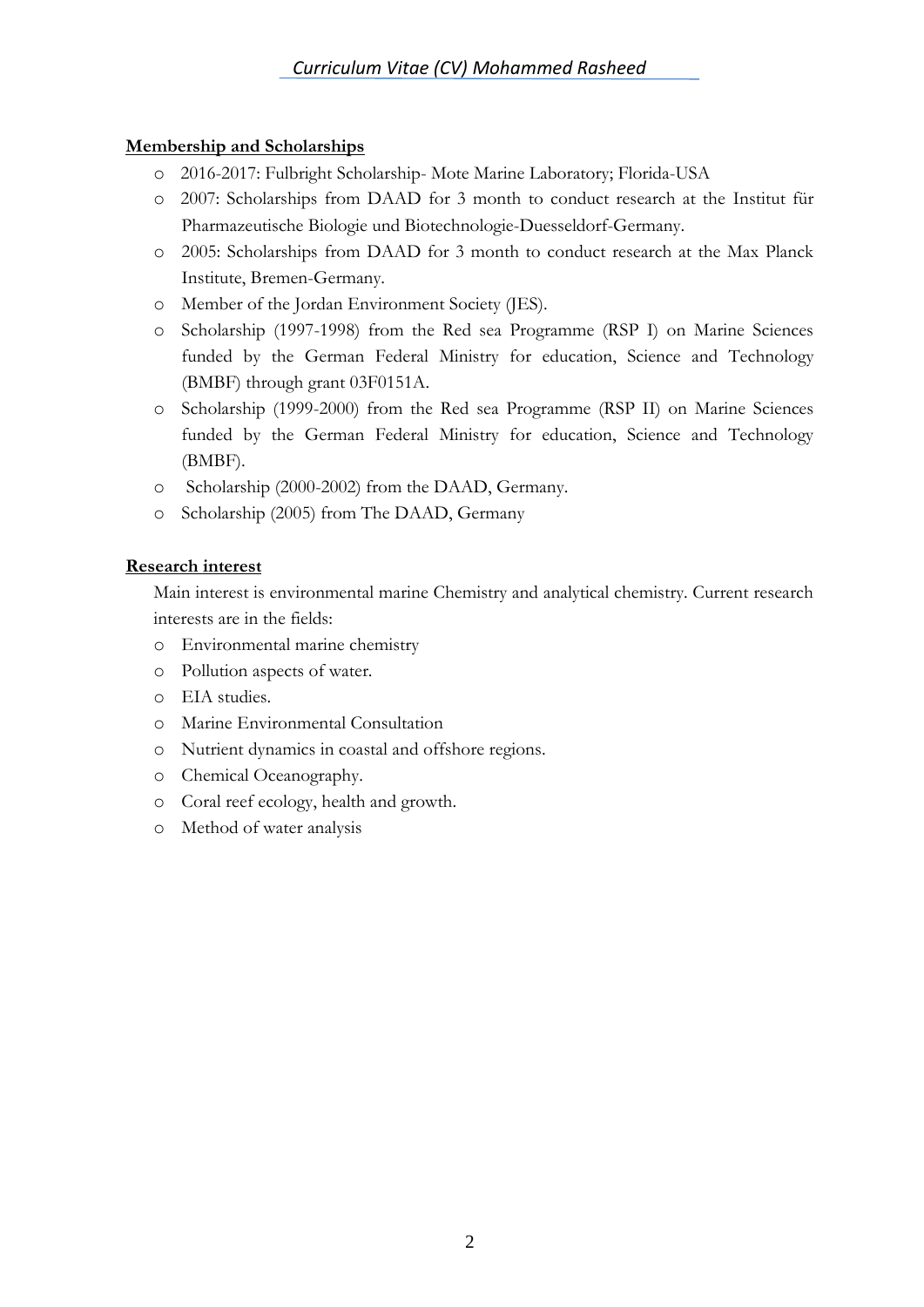# **Teaching Profile 2011-**

| Semester         | Courses                                 |
|------------------|-----------------------------------------|
| First 2011-2012  | Marine Chemistry                        |
|                  | Analytical Chemistry                    |
|                  | Analytical Chemistry lab                |
| Second 2011-2012 | General Chemistry (1)                   |
|                  | General Chemistry (2)                   |
| First 2012-2013  | Marine Chemistry                        |
|                  | Analytical Chemistry                    |
|                  | Instrumental anlysis                    |
| Second 2012-2013 | General Chemistry (2)                   |
|                  | General Chemistry lab (1)               |
|                  | <b>Environmental Impact Assessment</b>  |
| First 2013-2014  | Marine Chemistry                        |
|                  | Analytical Chemistry                    |
| Second 2013-2014 | General Chemistry (2)                   |
|                  | <b>Environmental Impact Assessment</b>  |
| First 2014-2015  | Chemical Oceanography/Master            |
|                  | Environmental Impact Assessment/ Master |
|                  | Instrumental anlysis                    |
| Second 2014-2015 | <b>Environmental Impact Assessment</b>  |
|                  | Analytical Chemistry                    |
| First 2015-2016  | Analytical Chemistry                    |
|                  | Instrumental anlysis                    |
|                  | Marine Chemistry                        |
| Second 2015-2016 | General Chemistry (2)                   |
|                  | Chemical Oceanography/Master            |
|                  | Environmental Impact Assessment/ Master |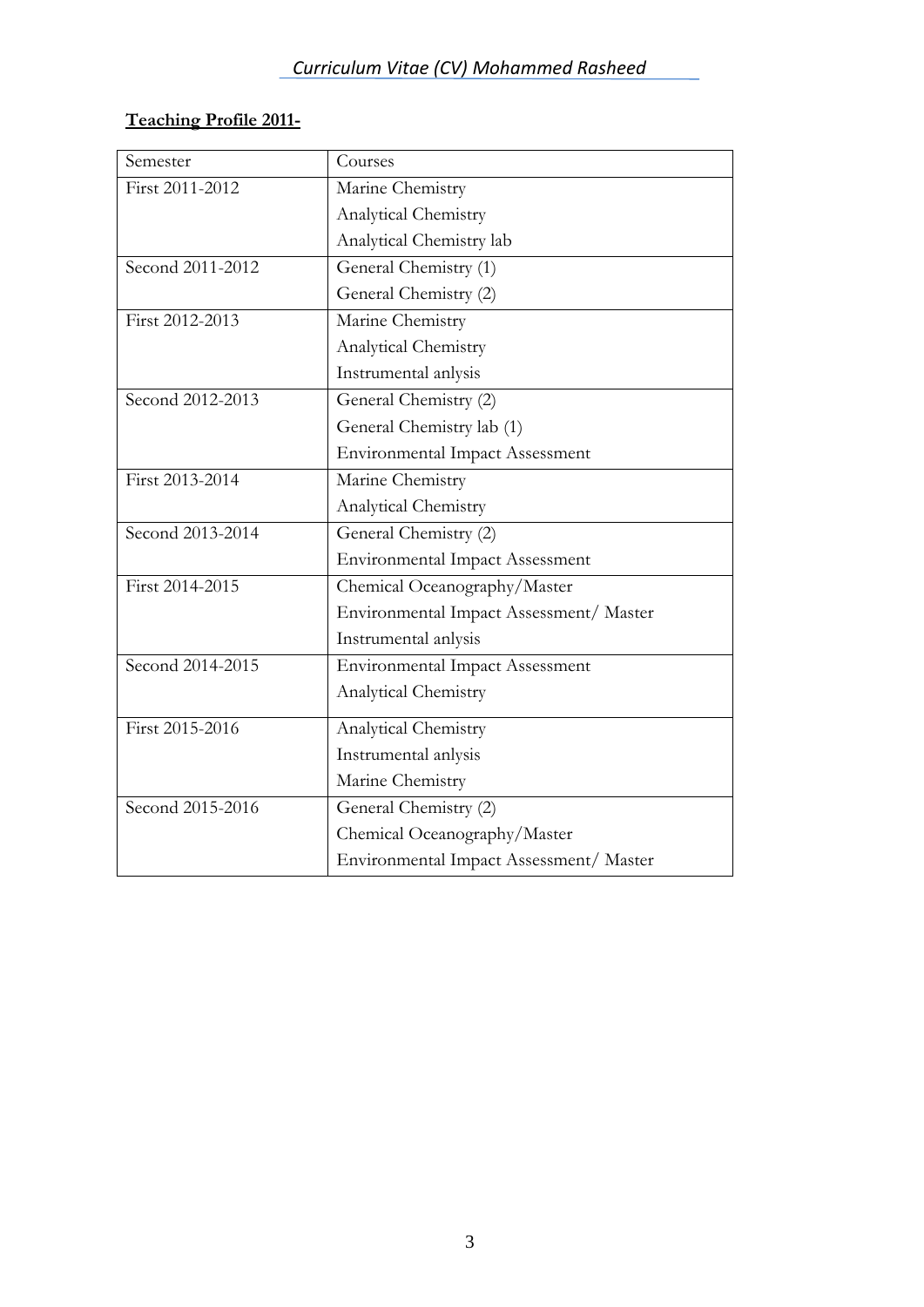## **Research projects**

- o 2014-2016: Impact of anthropogenic activities on bathing water quality in tourist sites along the Jordanian Coast of the Aqaba Gulf. Funded by the University of Jordan.
- o 2013-2015: Inclusive governance for sustainable Mediterranean coastal metropolis MEDSEATIES. Funded project by ENPI-CBCMED (EU).
- o 2013-2016: Risk assessment analysis on offshore platforms in Mediterranean (RAOP-MED). Funded project by ENPI-CBCMED (EU).
- o 2012-2015: Managing the Environmental Sustainability of Ports for a durable development (MESP). Funded project by ENPI-CBCMED (EU).
- o 2010-2011: Red Sea Dead Sea water conveyance EIA study. Funded by World Bank.
- o Ministry of Higher Education and Scientific Research 2010-2012: Sustainable and profitable aquaculture of giant clam (*Tridacna spp*.) in the Jordanian sector of the Gulf of Aqaba (Red Sea). 95,000 Jordanian Dinar.
- o Nato 2008-2011: Monitoring of natural and anthropogenic aerosol pollution and its impact on ecosystems in the Gulf of Aqaba. 82,000 Euro
- o Nato 2008-2011: Protection of the Gulf of Aqaba against anthropogenic stress during climate changes. 82,000 Euro
- o National Monitoring Program of the Jordanian Coast of the Gulf of Aqaba
- o Monitoring program for Industrial zone south of the Gulf of Aqaba
- o Yarmouk University-Jordan: Degradation of labile and refractory material in the sediment.
- o Jordan University-Jordan: Degradation of pesticides in carbonate sediments of the Gulf of Aqaba.
- o Higher Council for Science and Technology, Jordan: Environmental assimilative capacity of coastal habitats and green and mariculture of high revenue low environmental burden spices on the Jordanian sector of the Gulf of Aqaba.

#### **Field trips and seagoing expeditions**

- o January 1997 August 1998: Applying many field surveys and studies at the northern Gulf of Aqaba concerning Marine Chemistry.
- o March 1999 April 1999: Biogeochemistry work on cruise M44/3, RV METEOR, Eastern Mediterranean – Gulf of Aqaba and northern Red Sea.
- o January 2001: Field Work in Heron Island, Australia, organized by Brisbane University and Max Planck Institute.

## **Practical training and meetings attended**

- o Kick Off Meeting of Risk assessment analysis on offshore platforms in Mediterranean (RAOP-MED). Funded project by ENPI-CBCMED (EU), Lemesos, Cyprus, February 19-20, 2014.
- o Kick Off Meeting of Managing the Environmental Sustainability of Ports for a durable development (MESP), Genoa, Italy - July 17-19, 2012.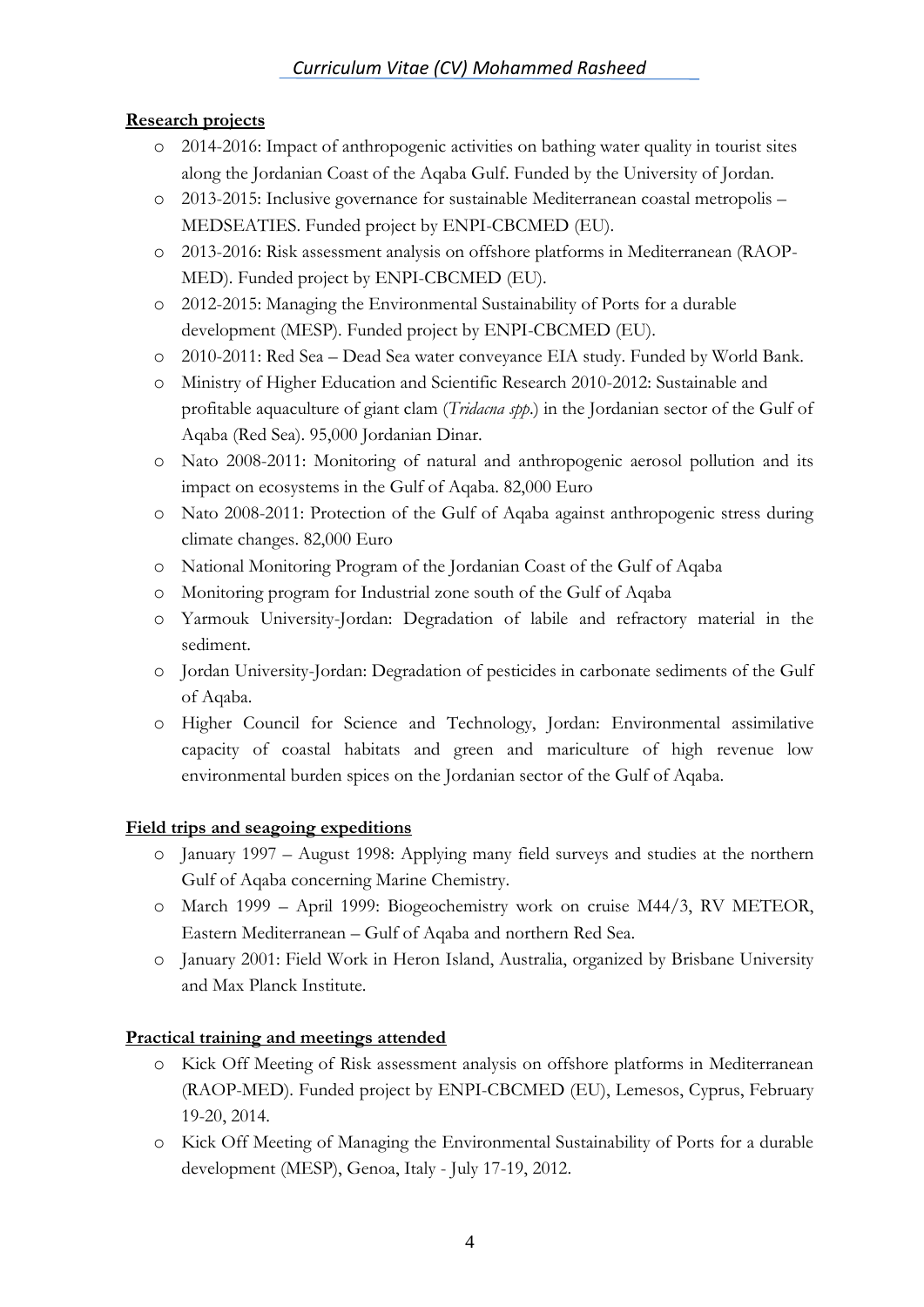- o The second meeting of the Managing the Environmental Sustainability of Ports for a durable development (MESP), Patras, Greece - April 22-23, 2013.
- o The third meeting of the Managing the Environmental Sustainability of Ports for a durable development (MESP), La Spezia, Italy - December 10-12, 2013.
- o The second meeting of Inclusive governance for sustainable Mediterranean coastal metropolis – MEDSEATIES. Funded project by ENPI-CBCMED (EU), Genoa,Italy, September 23-25, 2014.
- o Aqaba International Conference on Marine and Coastal Environment, "Status and Challenges in the Arab World",Aqaba, Jordan,, October 27-29, 2014.
- o Kick off Meeting of the European Project ENPI CBCMED "ROPE MED", Cyprus at the Limassol Port, **University of Genoa, Italy-July 17-19, 2014**.
- o Regional Meeting on the coast and optimal use of resources of the sea **Muscat - Oman, 5-7 / 12/2011**
- o Kick off Meeting of the European Project ENPI CBCMED "MESP", Genoa at the Faculty of Engineering, **University of Genoa, Italy-July 17-19, 2012**.
- o 10/2007: International Conference on Rapid Urbanization and Land Use Conflicts in Coastal Cites, Aqaba- Jordan
- o 5/2007: Advanced course in oceanography, Abdusssalm Institute for theoretical physics, Triesta, Italy
- o 4/2007: Frontiers of Scientist in the Middle East, Seville Spain
- o 1-5/10/2004: Frontiers of Scientist in the Middle East, Turkey Istanbul
- o 17-22/A/2004: Fourth International Conference on Hazardous Material, United Nation University and Aqaba Special Zone Authority, Aqaba-Jordan.
- o 15–17/December/2003: Workshop on Beach Replenishment, Aqaba Special Zone Authority, Aqaba-Jordan.
- o June/2003: Workshop on Bathing Water Quality, World Health Organization & Aqaba Special Zone Authority, Aqaba-Jordan.
- o 17-22/September/2001: Conference on Marine Science "A Marine Science Odyssey into the 21 st Century" organized by European Marine Biology Symposium (Menorka, Spain).
- o January 2001: Workshop on Marine Science in Heron Island, Australia, organized by Brisbane University and Max Planck Institute.
- o Septembr 1999: Conference on Marine Science. Proceedings of the Medcoast-Emecs Joint Conference. Antalya Turkey
- o January 1999–July 2002: Biogeochemistry studies, Max Planck Institute (Scholarships from Red See\a Program and DAAD).
- o March 1998: Third General Assembly of the Red Sea Programme (RSPI) in Max-Planck Institute for Marine Microbiology, Bremen, Germany.
- o July 1998: Diving course at Aqaba Marine Science Station (MSS) and the Royal Diving Center (RDC)/Jordan, with BSAC INTERNATIONAL NOVICE DIVER II certificate (equivalent to CMAS\* star diver).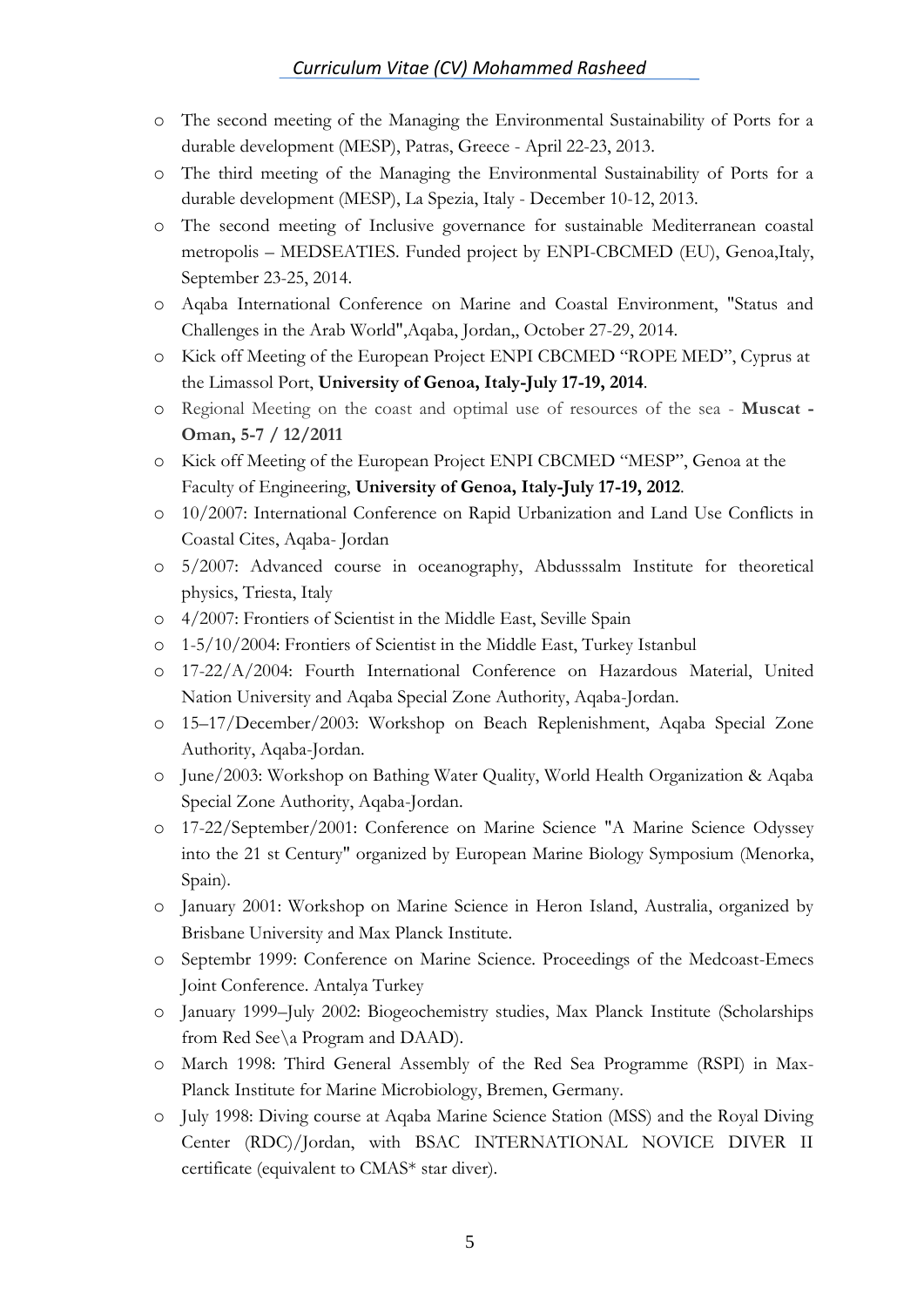o 1995 – 1997: Research and teaching assistant at the department of Chemistry /Yarmouk University/Jordan during master study stages. The particular fields were General and Analytical Chemistry.

## **Consultancy and EIA studies**

- o UNDP study: State of Coastal Environment Report for Aqaba for the project "Mainstreaming Marine Biodiversity Conservation into Coastal Zone Management in the Aqaba Special Economic Zone" 2015.
- o Assessment of impact of LNG project on temperature and chlorine of the water of the Gulf of Aqaba 2013.
- o Assessment Study of Nitrate discharge into seawater in the Red Sea prepared for MARAFIQ, Yanbu, Saudi Arabia 2009-2010. Served as Project Manager. In this project, the impacts of nitrate discharge from MARAFIQ treated wastewater on the Red Sea ambient water were studied to identify the risk to the marine ecosystem of the Red Sea.
- o EIA study on Waste Treatment Plant in the northern and southern of Saudi Arabia prepared for HGBD Arabia, Al-riyad-Saudi Arabia 2009-2010. Served as Project Manager. In this project, EIA were prepared to study the impacts of Wastewater Treatment Plant for 9 sites in the Northern Boarder of KSA and 27 site in Al-Baha Region south of KSA.
- o EIA study on Industrial discharge into seawater in the Red Sea prepared for Titanium Dioxide Plant (CRISTAL), Yanbu, Saudi Arabia 2009-2010. Served as Project Manager. In this project, the impacts of industrial discharge from Cristal on the Red Sea ambient water were studied to identify the risk to the marine ecosystem of the Red Sea.
- o EIA study on Port development in the Arabian Gulf prepared for SCADO-ARAMCO, Saudi Arabia 2009. Served as Project Manager. Impact of port development in two areas; Manif and Dareen - Arabian Gulf coast on water quality and Arabian Gulf ecosystem were discussed.
- o EIA study on fish and shrimp Hatchery in the Arabian Gulf prepared for SCADO-ARAMCO, Saudi Arabia 2009. Served as Project Manager. The impacts of fish and hatchery projects conducted in Abu Ali Island on marine environment of the Arabian Gulf were estimated.
- o Environmental assimilative capacity of coastal habitats and green and mariculture of high revenue low environmental burden spices on the Jordanian sector of the Gulf of Aqaba, Higher Council for Science and Technology, Jordan, 2009-20011. Served as principle investigator.
- o Coastal water characteristics, the Jordanian northernmost part of the Gulf of Aqaba, Red Sea. Case study of the Wahat Ayla investment site, prepared for Wahat Ayla for Development Company, October 2003.
- o Identifying the long-term Environmental Impacts of the Proposed Red Sea-Dead Sea Conduit (RDC), Prepared for Royal Scientific Society, November 2005.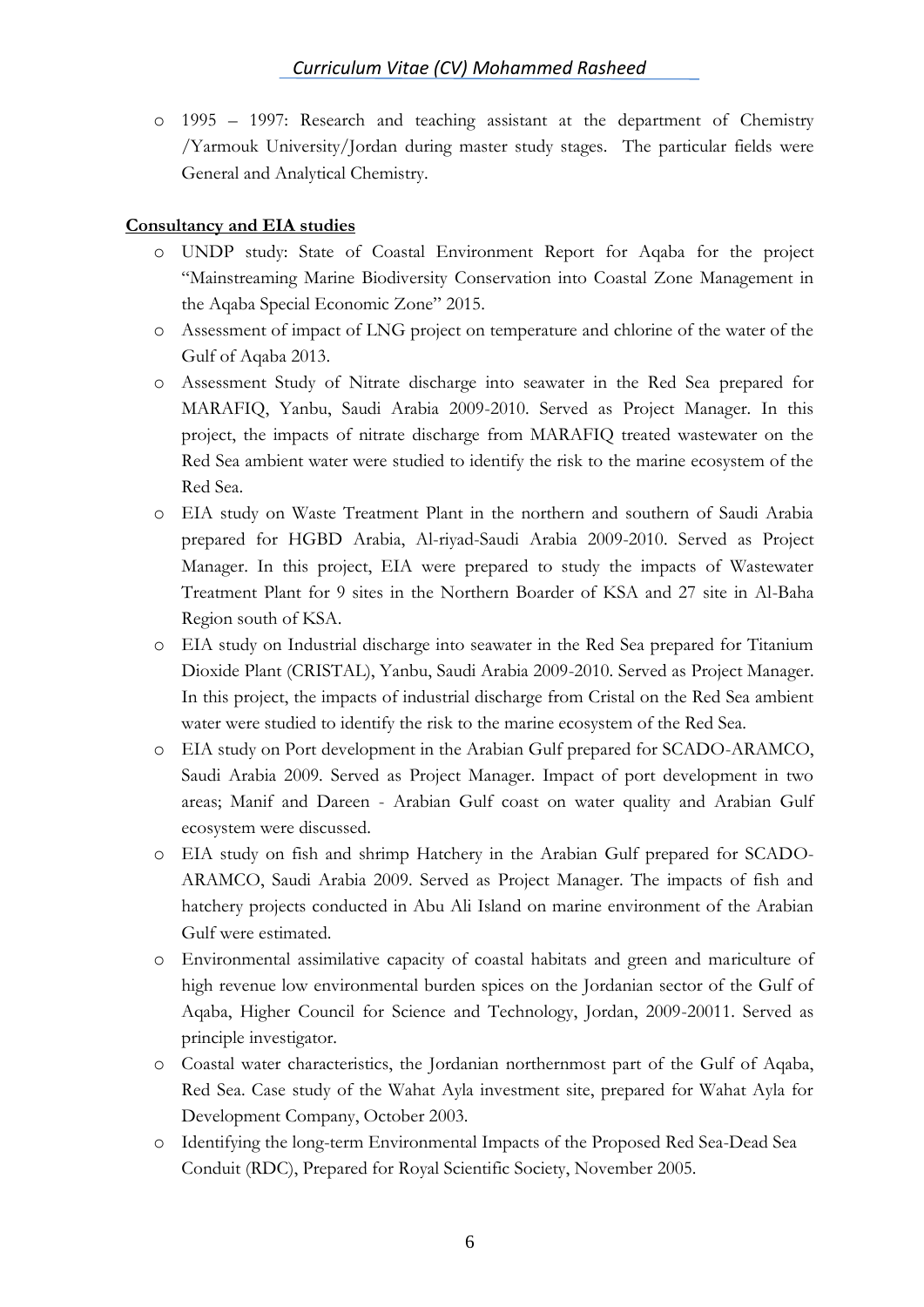- o Geophysical survey in the northern tip of the Gulf of Aqaba (bathymetric seabed sampling). Prepared for Ayla Oasis, June 2006.
- o Coral mapping in the Aqaba special economic zone, south ports area. Prepared for Aqaba Developing Corporation (ADC), June 2007.
- o Coral mapping in the Aqaba special economic zone, middle ports area. Prepared for Aqaba Developing Corporation (ADC), June 2007.
- o EIA for Aqaba Port Relocation and Development Project prepared for Eco Consult
- o Monitoring of natural and anthropogenic aerosol pollution and its impact on ecosystems in the Gulf of Aqaba. Protection of the Gulf of Aqaba against anthropogenic stress during climate changes.
- o Environmental quality of the coastal water, bottom sediments prepared for Tala bay lagoon
- o National Monitoring Program of the Jordanian Coast of the Gulf of Aqaba
- o Monitoring program for Industrial zone south of the Gulf of Aqaba
- o Monitoring program for the Container Port
- o Monitoring of Royal Yacht Club in the Gulf of Aqaba

#### **Professional experiences and skills**

- o Pigment Analysis by HPLC
- o Nutrient analysis in marine environment, spectrophotometer (seawater and sediments).
- o Marine sediment analysis.
- o Hydrocarbon and pigment analysis by fluorometer.
- o Bacteria analysis by fluorescence microscope.
- o Heavy metal analysis by Atomic Absorption

#### **Miscellaneous**

- o Trilingual: Arabic, English and German.
- o Driving license.
- o Diving license.
- o Computer skills in Microsoft Windows and Office with all applications and versions, Surfer, and some statistical programs.

#### **Membership and Scholarships**

- o 6-2005-9-2005: Scholarships from DAAD for 3 month to conduct research at the Max Planck Institute, Bremen-Germany.
- o Member of the Jordan Environment Society (JES).
- o Scholarship (1997-1998) from the Red sea Programme (RSP I) on Marine Sciences funded by the German Federal Ministry for education, Science and Technology (BMBF) through grant 03F0151A.
- o Scholarship (1999-2000) from the Red sea Programme (RSP II) on Marine Sciences funded by the German Federal Ministry for education, Science and Technology (BMBF).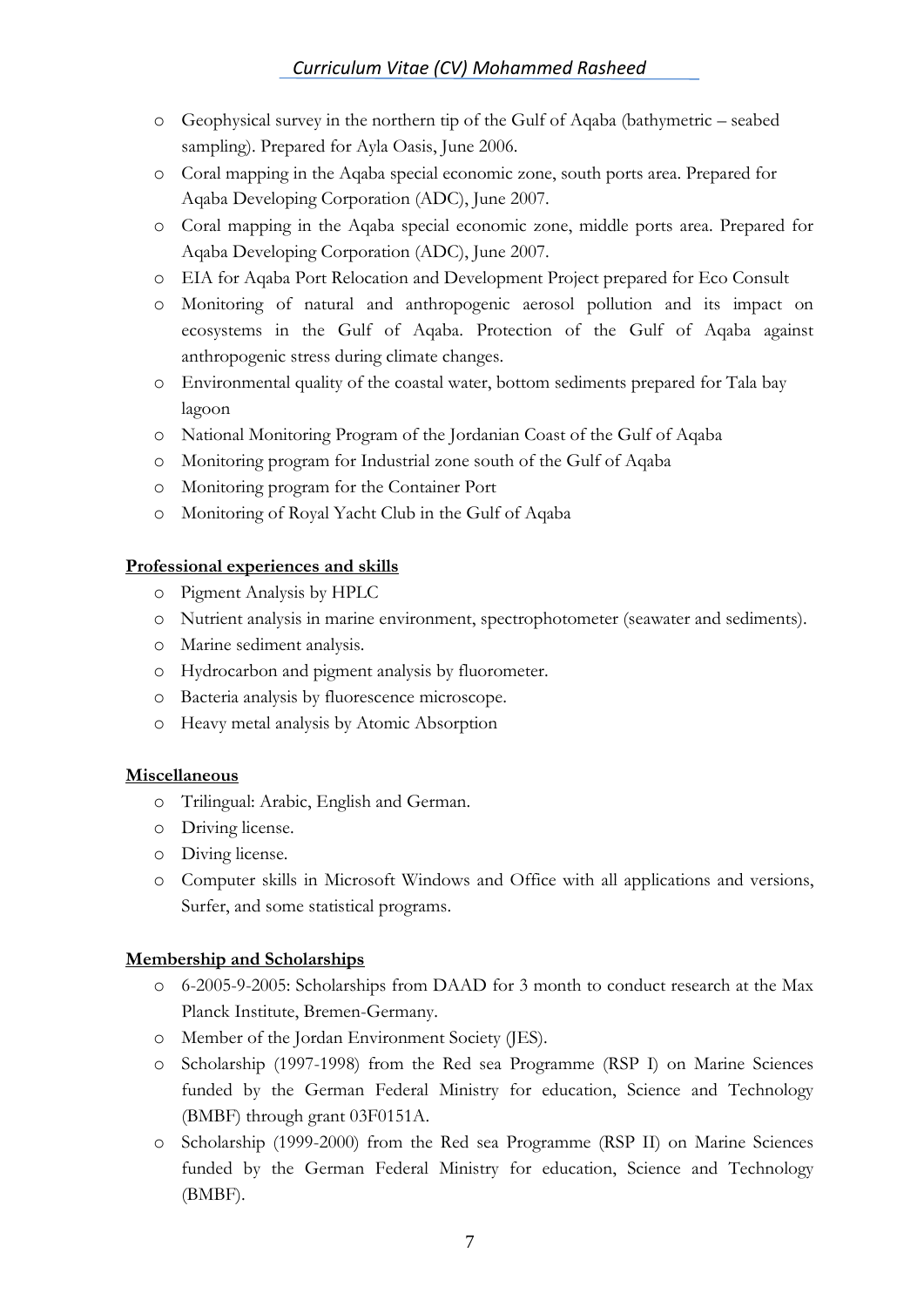- o Scholarship (2000-2002) from the DAAD, Germany.
- o Scholarship (2005) from The DAAD, Germany

#### **Supervision on Master students**

- o Bashar Bataina, 2003-2004 " *Heavy metal accumulation in mussels along the Jordanian Coast of the Gulf of Aqaba*", Yarmouk Universit, Irbid- Jordan
- o Taher Ababneh, 2003-2004 "*Temporal distributin of heavy metals in the mussel modiolus auriculatus at an industrial site on the Jordanian Coast of the Gulf of Aqaba; indicator of the seawater environmental quality,* Yarmouk Universit, Irbid- Jordan.
- o Mohammed Al-Sayaheen, 2004-2005 "*Sequential extraction of heavy metals in the sediment of the Gulf of Aqaba*", Yarmouk Universit, Irbid- Jordan.
- o Intisar Alhihi, 2005-2006 *"Source, Charectristics, and Environmental impact of sands for beach nourishment along the Jordanian shores of the Gulf of Aqaba",* Yarmouk Universit, Irbid- Jordan
- o Mohammed Alamsri, "*Degradation of Pesticides in Carbonate Sediments of the Gulf of Aqaba"*  2006-2007, Jordan University, Amman-Jordan
- o Mousa Al-Trabeen, 2005-2006 "Heavy Metal Concentrations in Living and Non Living Components of Scleractinean Corals: Possible Index for Marine Pollution from the Northern Gulf of Aqaba, Jordan". January 2006, Jordan University of Science and Technology, Irbid, Jordan.
- o Mabrouk Al-Rouajfa, 2007-2008 "Spatial distribution of raw phosphate dust along the Jordaian cost of the Gulf of Aqaba.
- o Zaid Al-Sejawi, 2011-2012: "The effects of artificial feeds and nutrient supplements on the development of early stages of giant clam (*Tridacna spp*.)"
- o Khaldoon Al-Jazi, 2014-2015: Assessment of polychlorinated biphenyls (PCBs) residues in seawater and marine sediments, in theGulf of Aqaba, Jordan
- o Roba Al-Smadi, 2014-2015: Impact of anthropogenic activities on bathing water quality in tourist sites along the Jordanian Coast of the Aqaba Gulf.
- o Qusai Yanes, 2015: Assessment of Polychlorinated Dibenzodioxin and Polychlorinated Dibenzofuran (PCDD/Fs) levels in beach sand and marine sediment of the Jordanian coast of the Gulf of Aqaba .
- o Mosa Al-Badaina, 2015-2016: Impacts of cooling water discharge on temperature and chlorine of the water of the Gulf of Aqaba Jordan.
- o Rida Al-Btoosh, 2015-2016: Present and Future Maritime Transport in the Gulf of Aqaba Jordan, A Scenario for Maritime Spatial Planning in the Aqaba Special Economic Zone (ASEZ) Until 2030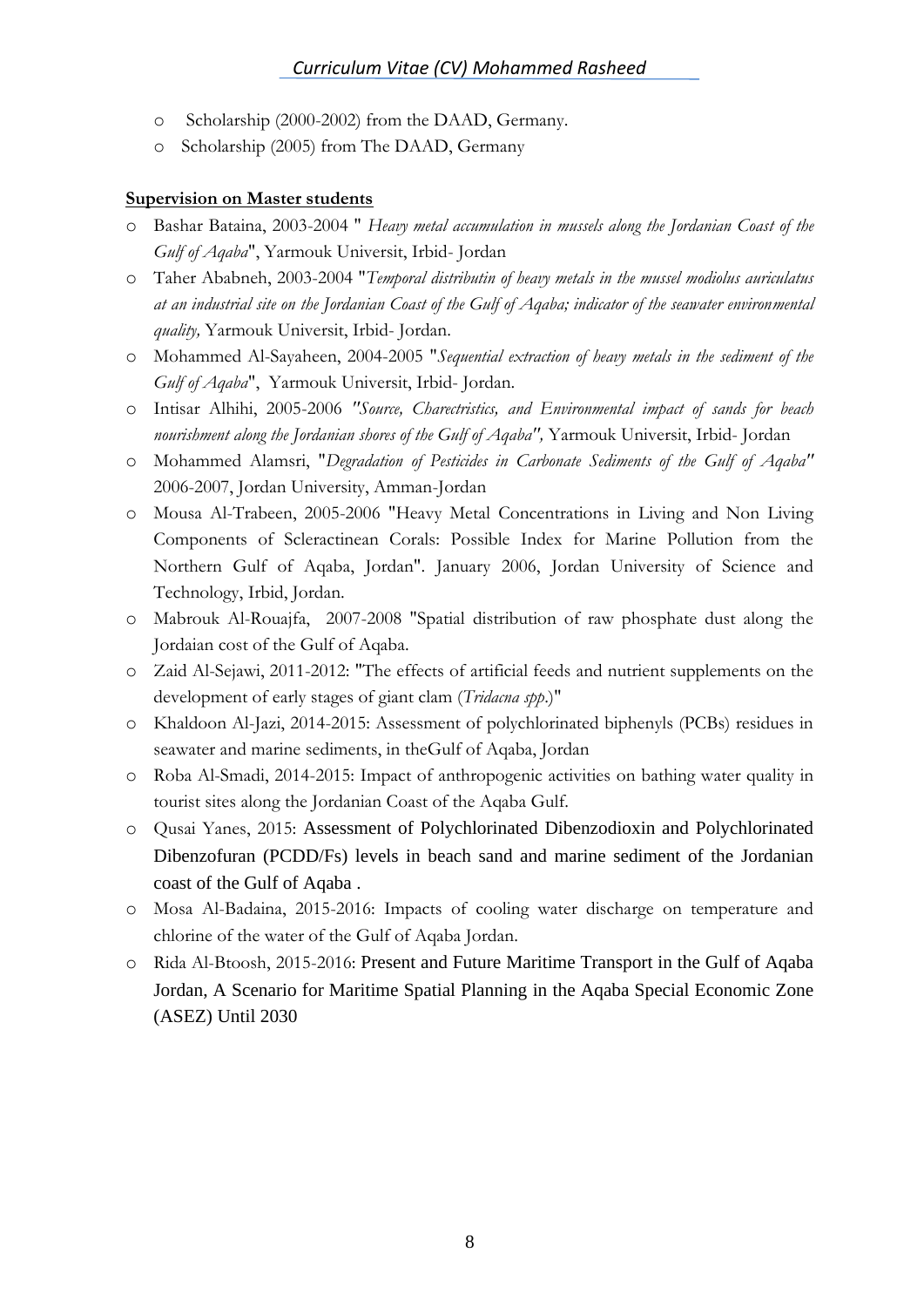#### **Publications**

- Bawana M, Yanes Q, **Rasheed M** (2019). GC determination of the levels of Polychlorinated Biphenyls (PCBs) in Seawater and Sediment in the Gulf of Aqaba. *Acta Chromotographica*. **\_ ISI**
- Manasrah, R., Abu Hilal, A., **Rasheed, M**. "Physical and chemical propoerities of the seawter in the Gulf of Aqaba and Red Sea" Chapter 3. In: *Oceanography and biological aspect of the Red Sea*. Edited by Najeeb M. A. Rasul, Ian C. F. Stewart, Peter Vine, Zohair A. Nawab, **2019**. Springer.
- **Rasheed M**, Manasrah R, Al-trabeen K, Kellie Dixon L. (2018). Impact of artificial lagoons on seawater quality: evidence from 7 years of physicochemical seawater monitoring. Eviron. Monit. Asess. 190:244. **ISI**
- Rasheed M, Manasrah R, Al-trabeen K, Kellie Dixon L. (2018). Impact of artificial lagoons on seawater quality: evidence from 7 years of physicochemical seawater monitoring. Eviron. Monit. Asess. 190:244. **ISI**
- Yanes Q, **Rasheed M.** (2017). GC-Mass determination of low levels Polychlorinated Dibenzodioxin and Polychlorinated Dibenzofuran (PCDD/Fs) in Beach Sand and Marine Sediment of the Gulf of Aqaba. *Acta Chromotographica*. **\_ ISI** http://akademiai.com/doi/pdf/10.1556/1326.2017.00238
- Schenone C., Brunenghi M.,Pittaluga I., Hajar A., Kamali W.,Montaresi F., **Rasheed M**., Abdul Wahab A., Moghrabi Y., Manasrah R., Merhaby D. and Montani L. (2017). Managing European Cross Border Cooperation Projects on Sustainability: A Focus on MESP Project. *Sustainability*, 9 (112): 1-18. **\_ ISI**
- Al-Momani R., **Rasheed M.** (2016). Treated wastewater uses in irrigation conserve water in the world's second water-poorest country, Jordan. *Fres. Enviorn. Bull*. 25(6):2225-2231.**\_ ISI**
- UNDP (2015). *State of the Coastal Environment, Report for Aqaba,* Gulf of Aqaba, Red Sea, ASEZA, Aqaba, Jordan.
- AlTarabeen M, Aly A, Hemphill C, **Rasheed M**. Proksch P. (2015). New nitrogenous compounds from a Red Sea sponge from the Gulf of Aqaba. *Zeitschrift für Naturforschung C*, 70 (3-4): 75-80. \_ ISI
- **Rasheed M**, Al-Trabeen K, Badran, M (2012).Long-term water quality monitoring at an industrial site on the Nothern Gulf of Aqaba, Red Sea. *Mediterranean Marine Science,* 13: 250- 258. **\_ ISI**
- **Rasheed M,** Mian S, Aubrey D (2011). Guidelines for EIA of fish and shrimp hatcheries in a semi-enclosed water body. *Ocean and Coastal Management*, 54: 678-686.**\_ ISI**
- **Rasheed M**, Al Najjar T, Damhoureyeh S (2011). Distributions of pigments in reef sediments, contribution of phytoplankton to organic matter budget in coral reef. *Natural Science*. 3:344- 350.
- Schöttner, S., B. Pfitzner, S. Grünke, **M. Rasheed**, C. Wild und A Ramette **(**2011). Drivers of bacterial diversity dynamics in permeable carbonate and silicate coral reef sands from the Red Sea. Environmental Microbiology, 13: 1815-1828. **\_ ISI**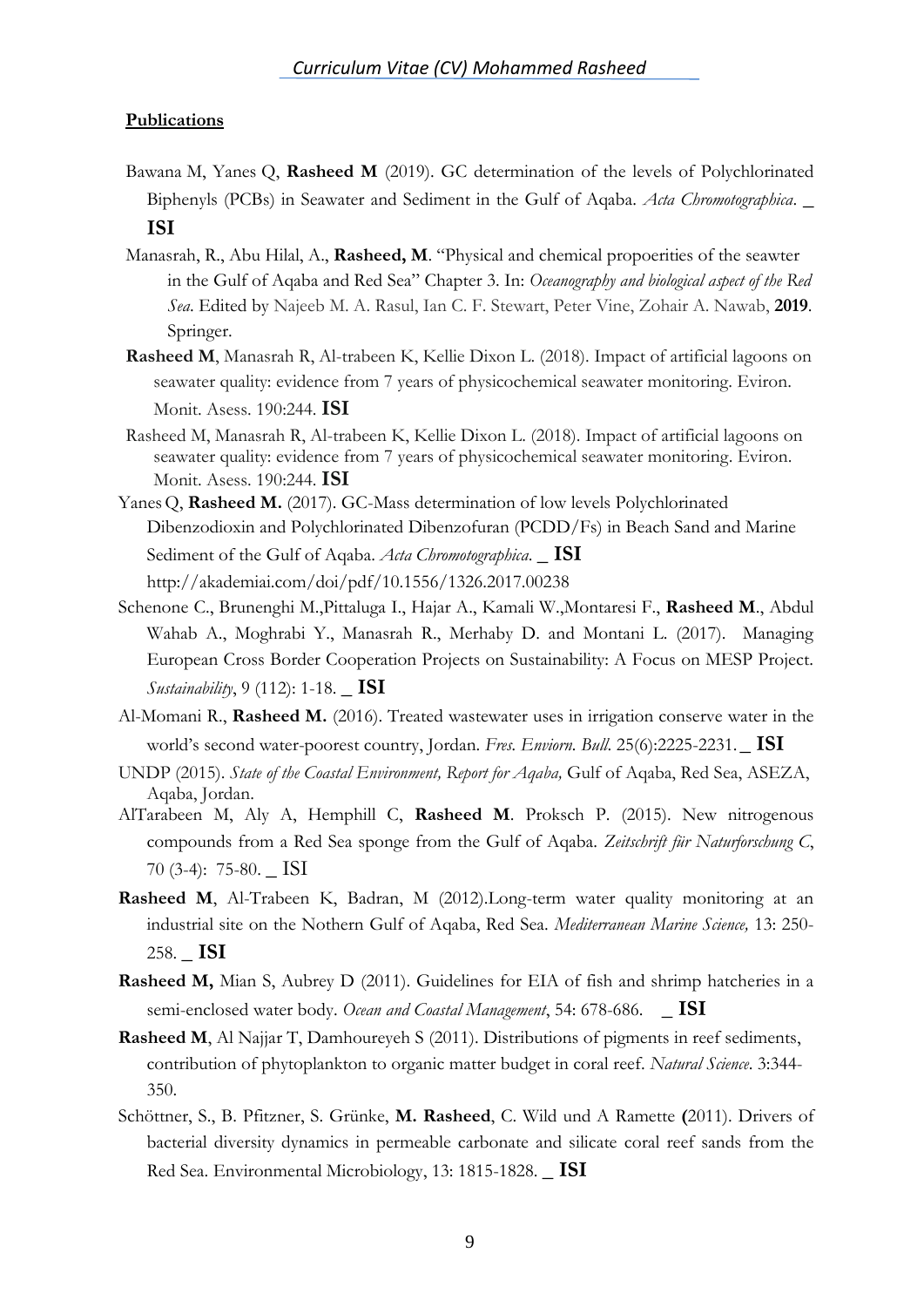- **Rasheed M**, Al Najjar T, Al Masri M**,** Mian S (2011). Experimental degradation of oil in permeable sediments from the Gulf of Aqaba, Red Sea. *Chemistry and Ecology*, 27: 287-295. **\_ ISI**
- Al-Najjar1 T**, Rasheed M**, Ababneh Z, Ababneh A, Al-Omarey H. Heavy metals pollution in sediment cores from the Gulf of Aqaba, Red Sea. *Natural Science*. 3:7775-782.
- Ababneh Z., Al-Omari, H., **Rasheed M**, Al Najjar T, Ababneh A (2010). Assessment of gamma-emitting radionuclides in sediment cores from the Gulf of Aqaba, Red Sea. *Radiat Prot Dosimetry*. 141(3):289-98. **\_ ISI**
- Jantzen C, Wild C, **Rasheed M**, El-Zibdah M and Richter C. (2010). Enhanced pore-water nutrient fluxes by the upside-down jellyfish Cassiopea sp. In a Red Sea coral reef. Mar. Ecol. Prog. Ser. 411: 117-125. \_ ISI
- Al-Masri M, Alawi M, **Rasheed M** (2009). Degradation of Organochlorine pesticides in carbonate sediments from the Gulf of Aqaba. Res. J. Env. Toxicology, 3:147-158.
- Abu Hilal A, **Rasheed M**, Al Hihi Al- Rousan S (2009). Characteristics and potential environmental impacts of sand material from sand dunes and uplifted marine terraces as potential borrow sites for beach nourishment along the Jordanian coast of the Gulf of Aqaba. *Journal of coastal conservation*, 13:274-261. \_ ISI
- **Rasheed M**, Al Hihi E, Al- Rousan S**,** Abu-Hilal A (2009). Chemical evaluation of sand material sources for beach replenishment along the coast of the Gulf of Aqaba, Red Sea. *Chemistry and Ecology,* 25:371-384*.* **\_ ISI**
- Wild C,Naumann M, Haas A, Struck U, Mayer F, **Rasheed M**, Huettel M (2009). Coral sand O2 uptakeand pelagic-benthic coupling in a subtropical fringing reef, Aqaba, Red Sea. *Aquatic Bio.* 6:133-142. \_ ISI
- Al-Shwafi N, Al-trabeen K, **Rasheed M** (2009). Organochlorine Pesticides And Polychlorinated Biphenyls Carcinogens Residual In Some Fish and Shell Fish Of Yemen. *Jordan Journal of Biological Sciences*, 2:23-28.
- Abu-Hilal A, **Rasheed M**, Al-Najjar T (2008). Potential environmental impact of dissolution of raw phosphate in sea water of the Gulf of Aqaba*. Chemistry and Ecology.*24:51-59. **\_ ISI**
- Cornils A., Schnack-Schiel SB, Al-Najjar T, Badran MI, Manasreh R, **Rasheed M**, Richter C (2007). The seasonal cycle of the epipelagic mesozooplankton in the northern Gulf of Aqaba (Red Sea). *Journal of Marine Systems*, 68: 278-292 **\_ ISI**
- Alawi M, **Rasheed M,** Al-Masri M (2007). Organochlorine petisides in sea water and sediment samples from the Aqaba Gulf. *Fres. Enviorn. Bull.* \_ ISI
- **Rasheed M,** Wild C, Jantzen C and Badran M (2006). Mineralization of particulate organic matterderived fromcoral-reef organisms in reef sediments of the Gulf of Aqaba. *Chemistry & Ecology*, 22: 13-20**.** \_ ISI
- **Rasheed M**, Al-Rousan S, Manasrah R and Al-Horani F (2006). Nutrient Fluxes from Deep Sediment Support Nutrient Budget in the Oligotrophic Waters of the Gulf of Aqaba. *Journal of Oceanography,* 62: 83-89. \_ ISI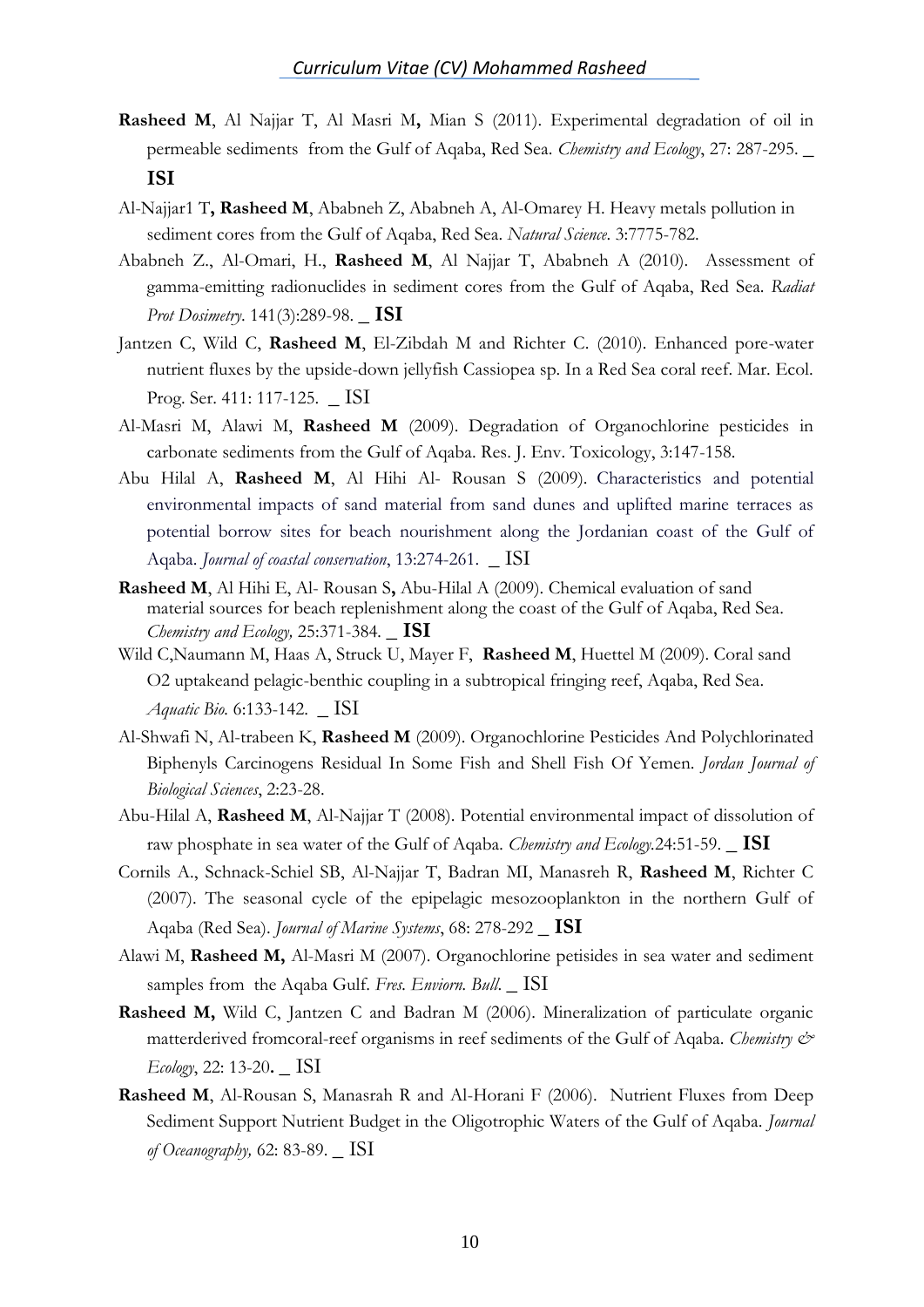- Badran M, Manasrah R, **Rasheed M** (2006) Sea-water seasonal changes at a heavy tourism investment site on the Jordanian northern coast of the Gulf of Aqaba, Red Sea. *Chemistry and Ecology***,** 22: 425-435. **\_ ISI**
- Al-Rousan S, **Rasheed M** , Manasrah R and Al-Horani F (2006) Geochemical and textural properties of carbonate and terrigeneous sediments along the Jordanian coast of the Gulf of Aqaba. *Journal of Oceanography,* 62: 839-849. **\_ ISI**
- Manasrah R, **Rasheed M**, Badran M (2006) Relationship between water temperature, nutrients and dissolved oxygen in the northern Gulf of Aqaba, Red Sea. *Oceanologia*, 48: 237-253. **\_ ISI**
- Manasrah R, Al-Horani F, **Rasheed M**, Al-Rousan S, and Khalaf M (2006) Patterns of summer vertical and horizontal currents in coastal waters of the northern Gulf of Aqaba, Red Sea. *Estuarine, Coastal and shelf Science* 69: 567-579. **\_ ISI**
- Al-Rousan S, **Rasheed M**, Khalaf M and Badran M (2005). Ecological and geochemical characterstics of bottom habitats at the northern Jordanian coast of the Gulf of Aqaba. *Chemistry & Ecology,* 21: 227-239. **\_ ISI**
- Al-Najjar T, **Rasheed M.** (2005). Zooplankton biomass in the most northern tip of the Gulf of Aqaba, a case study. *Lebanese Science Journal*. **6:3-10.**
- Al-Najjar T, **Rasheed M.** (2005). Annual cycle of phytoplankton community structure in the Gulf of Aqaba detected by HPLC analysis of pigment. Dirasat, 32: 195-202.
- Al-Horani F, Al-Rousan S, Manasrah R and **Rasheed M** (2005). Coral calcification: Use of radioactive isotope and metabolic inhibitors to study the interactions with photosynthesis and respiration. *Chemistry and Ecolgy*. 21: 25-335. \_ ISI
- Wild C, **Rasheed M**, Jantzen C, Kremb S, Cook P, Struck U, Huettel M, Boitius A (2005) Benthic metabolism and degradation of natural particulate organic matter in carbonate and silicate reef sands of the northern Red Sea. *Marine Ecology Progress Series* 298:69-78. \_ ISI
- **Rasheed M,** Al-Rousan S, Badran M (2005) Phosphate enrichment in the northern Gulf of Aqaba: Regulation by carbonate sediment andimpact on nitrogen elevation. *Chemistry & Ecology*, 21: 199-208.\_ ISI
- Badran M, **Rasheed M**, Manasrah R and Al Najjar T (2005). Nutrient flux, fuel of the summer primary productivity in the oligotrophic waters of the Gulf of Aqaba, Red Sea. *Oceanologia.* 47: 47-60. \_ ISI
- **Rasheed M**, Al-Rousan S, Badran M (2004) Quality of bottom surface sediments at an industrial site on the southern coast of the Gulf of Aqaba, Jordan. *Mu'tah Lel-Buhuth wad-Dirasat*. 19: 99-115.
- Al-Rousan S, **Rasheed M**, Badran M (2004) Nutrient regeneration from sediments and interstitial waters from the northern Gulf of Aqaba. *Scientia Marina*, 68: 483-490 *\_ ISI*
- **Rasheed M** (2004) Nutrient Fluxes from sediments of the northern Gulf of Aqaba under various anthropogenic activities. *Lebanese Science Journal*. 5:3-16.
- WildC, Huettel M, Klueter, Kremb SG, **Rasheed M** Jørgensen B (2004) Coral mucus functions as an energy carrier and particle trap in the reef ecosystem *Nature*. 428:66-70. **\_ ISI**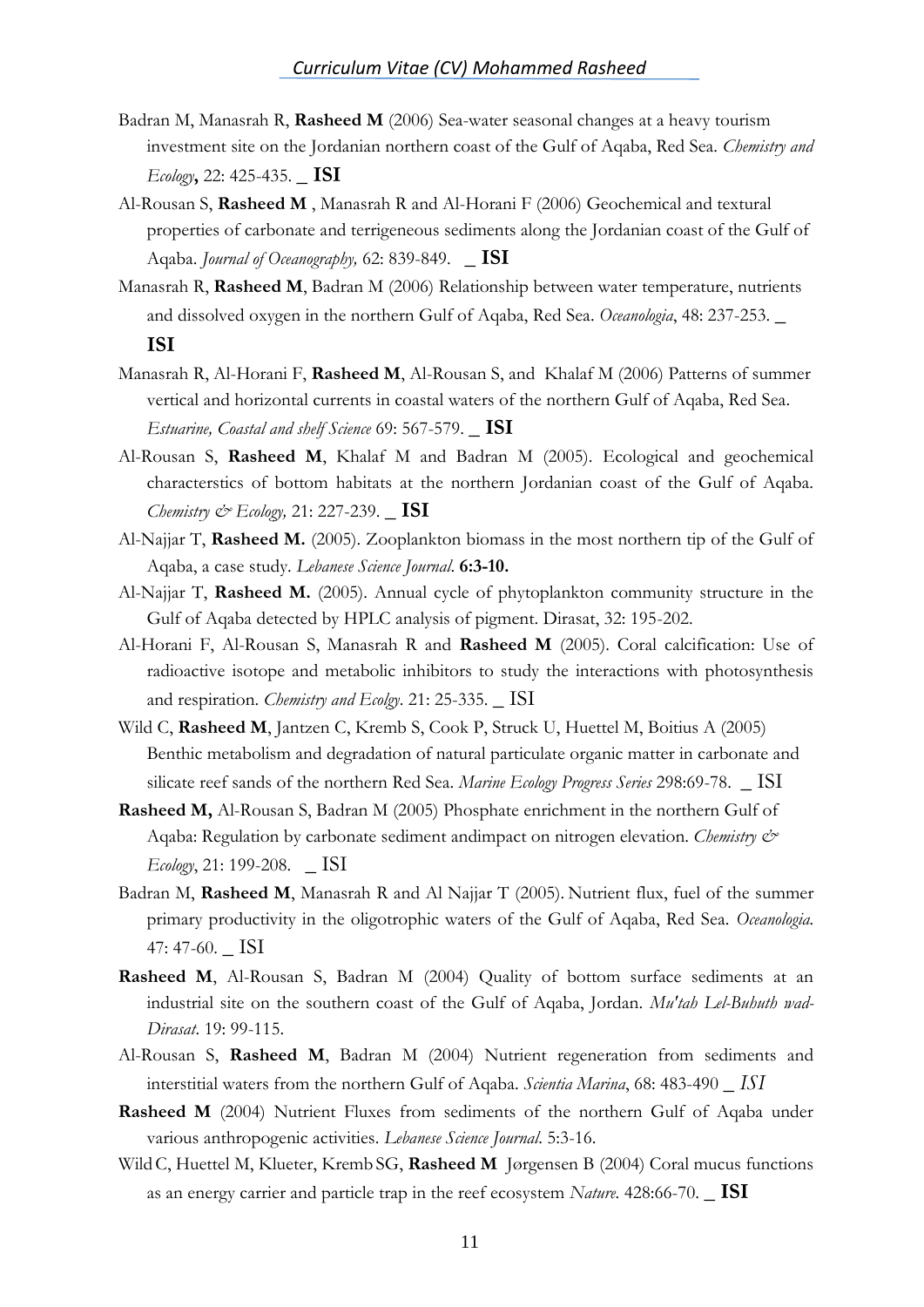- Wild C, **Rasheed M**, Werner U, Franke U, Johnstone R, Huettel M (2004) Degradation and mineralization of coral mucus in reef environments. *Marine Ecology Progress Series* 267:159-171 **\_ ISI**
- **Rasheed M**., Wild C., Franke U. & Huettel M. (2004) Benthic photosynthesis and oxygen consumption in permeable carbonate sediments at Heron Island, Great Barrier Reef, Australia. *Estuarine, Coastal and shelf Science* 59:139-150 **\_ ISI**
- **Rasheed M**, Badran MI & Huettel M (2003) Influence of sediment permeability and mineral composition on organic matter degradation in three sediments from the Gulf of Aqaba, Red Sea. *Estuarine, Coastal and shelf Science* 57:369-384 **\_ ISI**
- **Rasheed M**, Badran M & Huettel M (2003) Particulate matter filtration and seasonal nutrient dynamics in permeable carbonate and silicate sands of the Gulf of Aqaba, Red Sea. *Coral Reefs* 22:167-177 **\_ ISI**
- **Rasheed M**, Badran M., Richter C. and Huettel, M (2002). Effect of reef framework and bottom sediment on nutrient enrichment in a coral reef of the Gulf of Aqaba. *Marine Ecology Progress Series* 239: 277-285 **\_ ISI**
- **Rasheed M** (2002) Organic matter degradation in coral reef carbonate and silicate sediments. PhD. Thesis, Max Plank Institute Bremen University, Bremen-Germany
- Richter C, Wunsch M, **Rasheed M**, Kötter I and Badran M (2001). Endoscopic exploration of Red Sea coral reefs reveals dense populations of cavity-dwelling sponges. *Nature* 413, 2001 **\_ ISI**
- Badran M, **Rasheed M**, Richter C, Abu Hilal A, Smadi F, and Hempel G. (1999). Nutrient enrichment of coral reef waters in the Gulf of Aqaba. Red Sea Proceedings of the Medcoast-Emecs Joint Conference. Antalya Turkey
- **Rasheed M** (1998) Assessment of trace nutrient and chlorophyll a concentration gradients in a coral reef of the Gulf of Aqaba, Red Sea. Master Thesis, Yarmouk University, Irbid-Jordan.

#### **Contact Information**

#### **1- Prof. David Aubrey**

Professor of physical oceanography Woods Hole Group Tel: 001-508-532-0050 Email: [daubrey@whgrp.com;](mailto:daubrey@whgrp.com) davidglennaubrey1973@gmail.com

#### **2- Prof. Ahmad Abu Hilal:**

Department of Earth and Environmental Sciences Professor of Marine Chemistry Yarmouk University/ Irbid Jordan Tel: +962-6-5861819 Fax: +962-2-7247983. Email: abuhilal.ahmad@yahoo.com

#### **3- Prof. Tariq Hasan Al-Najjar**

Professor of Marine Biology and Ecology